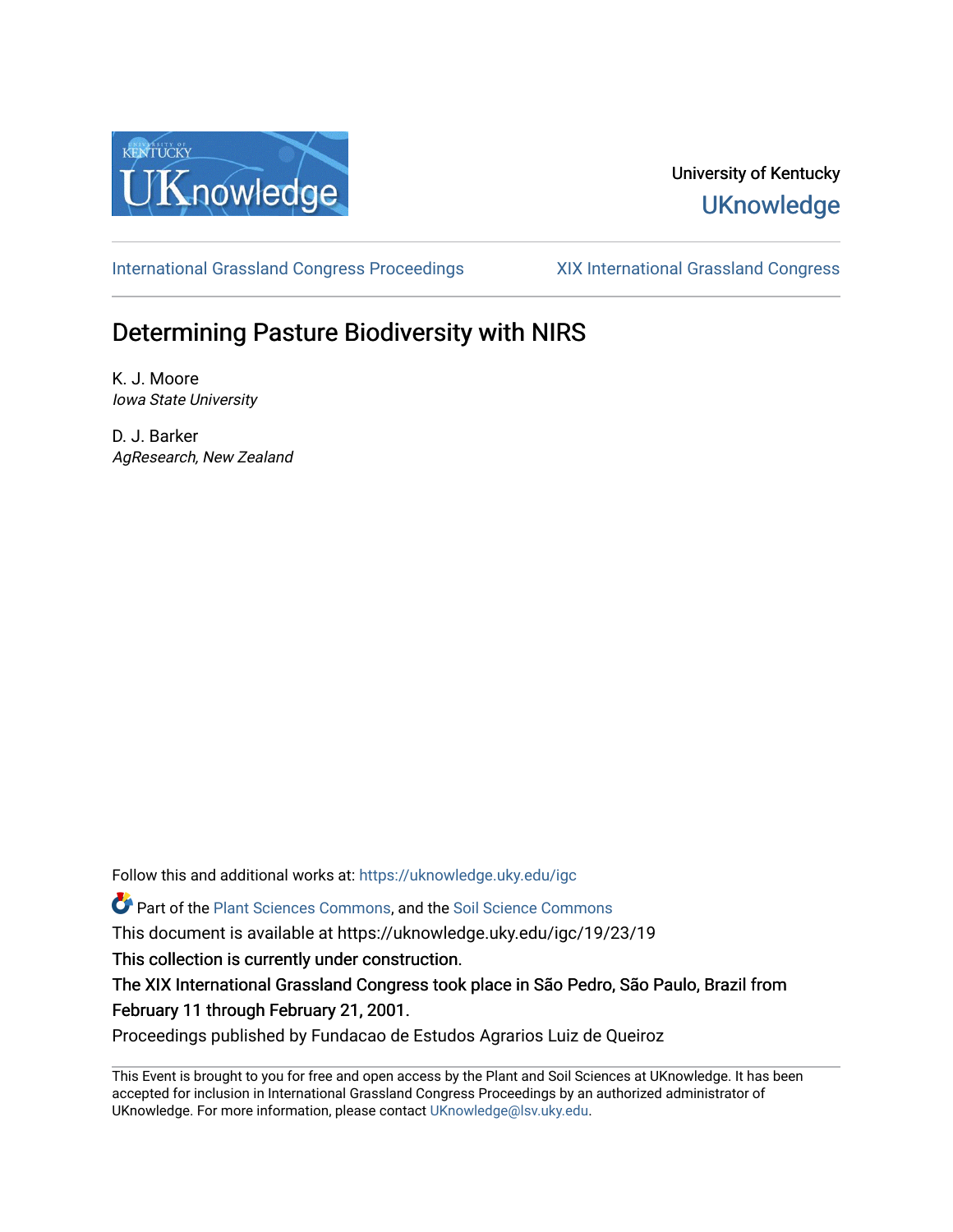#### **DETERMINING PASTURE BIODIVERSITY WITH NIRS**

K. J. Moore<sup>1</sup> and D. J. Barker<sup>2</sup>

<sup>1</sup>Department of Agronomy, Iowa State University, Ames, IA, 50011, USA

 ${}^{2}$ AgResearch Grasslands, Private Bag 11008, Palmerston North, New Zealand

#### **Abstract**

Research was conducted to assess the potential of using near infrared reflectance spectroscopy (NIRS) to determine botanical composition and measures of species diversity in pasture samples. Samples were collected from six hill country (Ballantrae) and two lowland (Aorangi) pastures in New Zealand. Samples were collected in summer (March) and Autumn (May) and subsamples were dissected to determine botanical composition and species diversity. Measures of diversity included species richness, Shannon's index, and Simpson's index. Reflectance data were collected from a second subsample that had been dried and finely ground. Calibrations were developed using modified partial least squares. Acceptable calibration equations were developed for predicting values of all variables evaluated in the study. It appears feasible that with further refinement NIRS could be used routinely for predicting diversity of pasture samples and for reducing the process time when a large number of samples is required.

**Keywords:** Diversity, Species Richness, Pasture, Grassland

#### **Introduction**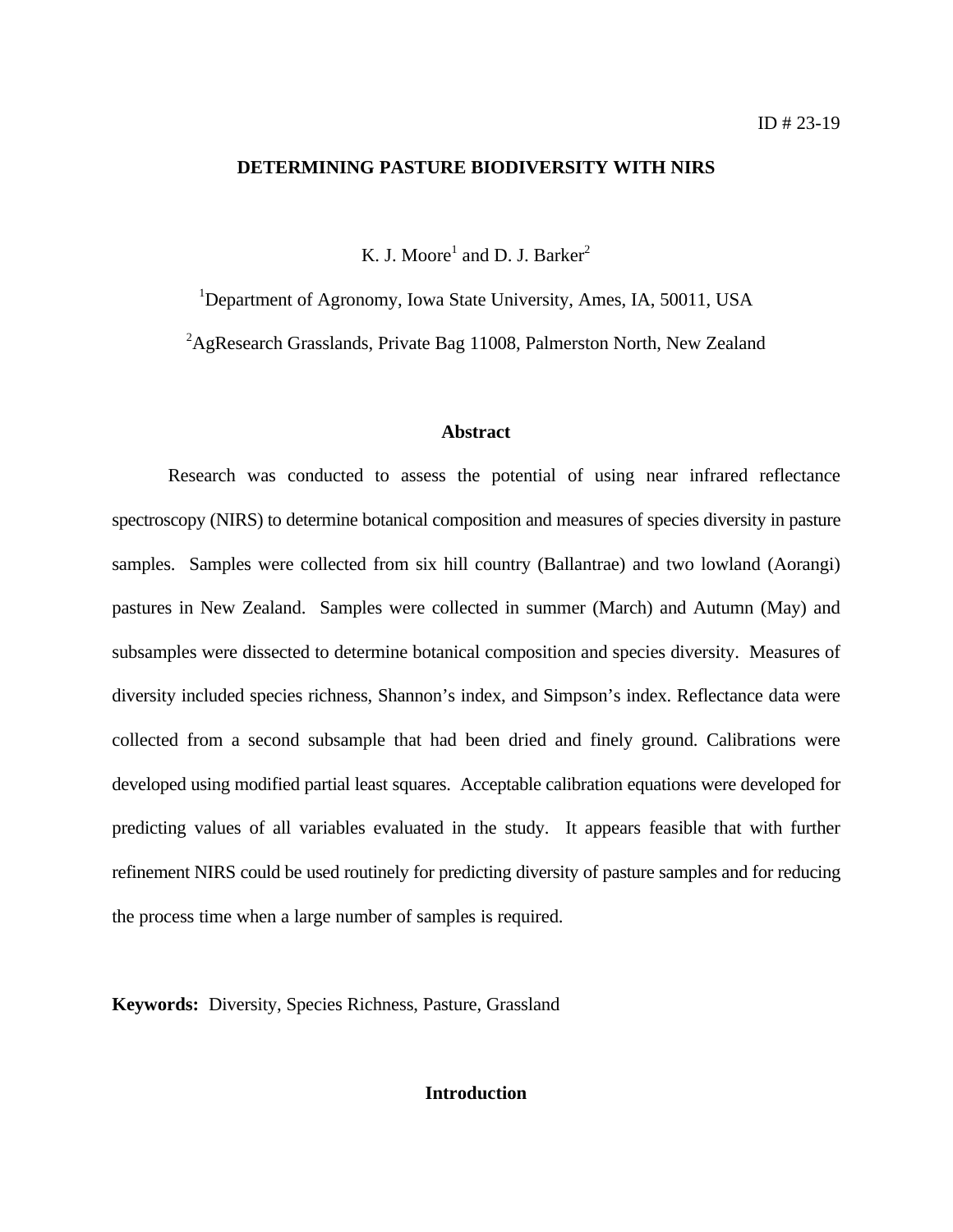The role of biodiversity in the stability and productivity of grassland ecosystems is a topic of considerable interest (Altieri, 1999; Tilman et al., 1996). The relationship of species diversity to pasture productivity appears to be site specific and these variables have at various times been shown to be positively correlated, uncorrelated, or negatively correlated (Harmoney et al., 1998; Nicholas et al., 1997). Determining the underlying reasons for these differential responses is critical to developing an understanding how species diversity functions in maintaining productivity of pasture ecosystems (Huston, 1994).

For a defined spatial scale there are two aspects of species diversity; the number of species present and the relative distribution or evenness of those species within the community. The number of species present is usually referred to as species richness and is determined as a count within a specified area. There are several diversity indices that are used to describe how species are distributed within a sample (Magurran, 1988). Two of the most commonly used of these are the Shannon and Simpson indices (Peet, 1974; Pielou, 1966). Shannon's index (H') is based on information theory and is a measure of the uncertainty associated with selecting an individual species from a sample. Simpson's index (D) is an estimate of the probability of randomly selecting two members of the same species. Its inverse  $(1 - D)$  is often referred to as Simpson's index of diversity (Krebs, 1989). Formulae for the two indices are: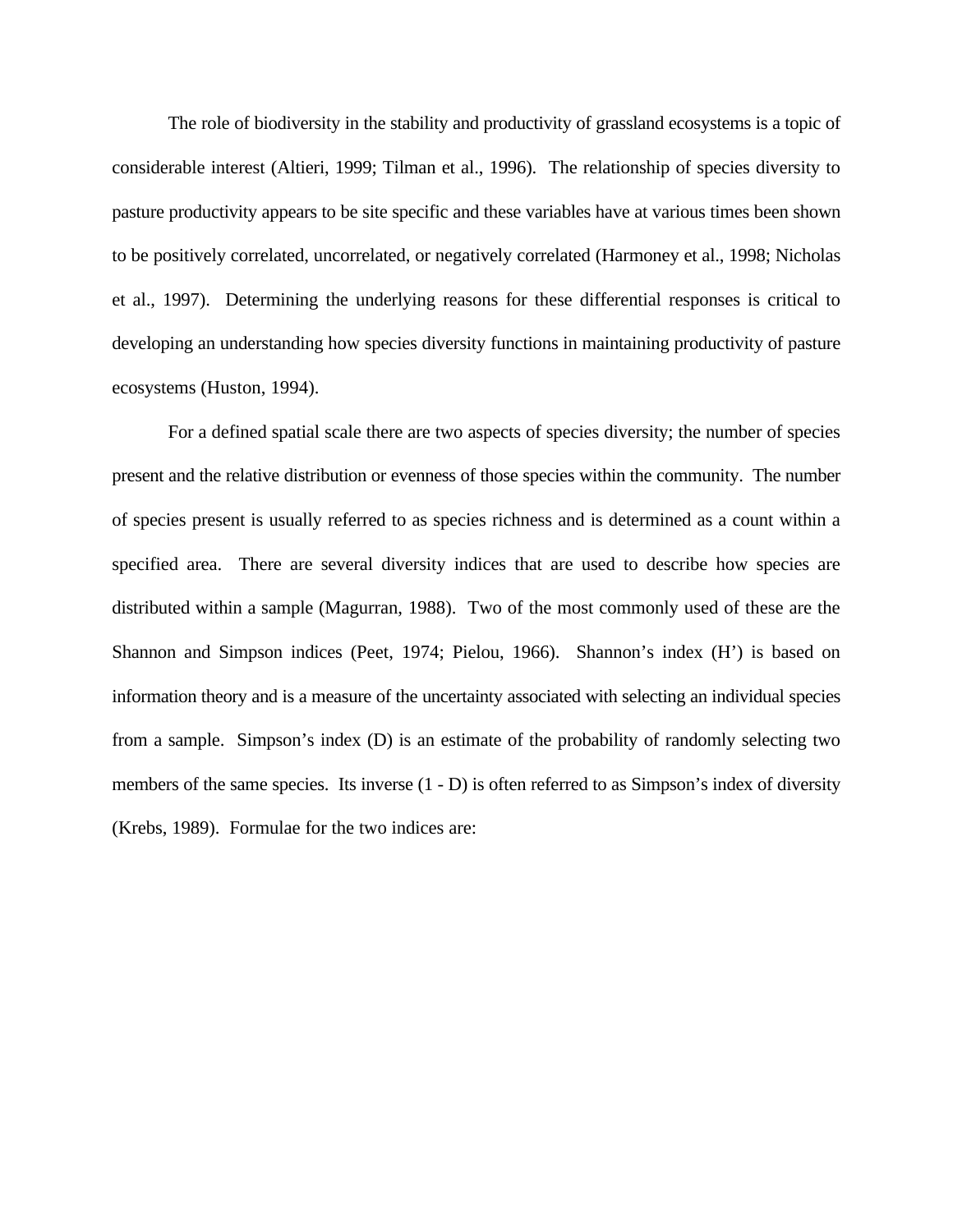| Measurement         | $\mathbf N$ | Mean | Range          | SEC <sup>a</sup> | $R^2$ | $SEP^b$ |
|---------------------|-------------|------|----------------|------------------|-------|---------|
| <b>Summer</b>       |             |      |                |                  |       |         |
| Species richness    | 44          | 6.9  | $3 - 11$       | 0.60             | 0.91  | 1.19    |
| Shannon $(N_1)$     | 45          | 4.1  | $1.9 - 6.2$    | 0.41             | 0.90  | 0.82    |
| Simpson $(N_2)$     | 45          | 3.2  | $1.6 - 5.4$    | 0.32             | 0.91  | 0.73    |
| Legume (% $LMc$ )   | 38          | 10.5 | $0.3 - 28.9$   | 2.29             | 0.93  | 3.29    |
| Grass (% LM)        | 44          | 82.7 | $40.1 - 100.0$ | 4.16             | 0.90  | 6.80    |
|                     |             |      |                |                  |       |         |
| <b>Autumn</b>       |             |      |                |                  |       |         |
| Species richness    | 47          | 7.1  | $3 - 12$       | 0.62             | 0.91  | 1.27    |
| Shannon $(N_1)$     | 46          | 3.9  | $1.4 - 6.7$    | 0.57             | 0.86  | 0.83    |
| Simpson $(N_2)$     | 45          | 3.0  | $1.2 - 5.4$    | 0.53             | 0.81  | 0.76    |
| Legume $(\%$ LM $)$ | 43          | 8.6  | $0.1 - 28.7$   | 2.64             | 0.87  | 4.28    |
| Grass (% LM)        | 47          | 89.3 | $67.5 - 99.6$  | 3.41             | 0.85  | 5.15    |

**Table 1 -** Calibration statistics for predicting botanical composition and biodiversity of pastures samples collected in summer and autumn.

<sup>a</sup> Standard error of calibration.<br><sup>b</sup> Standard error of prediction calculated by cross validation.<br><sup>c</sup> Live matter.